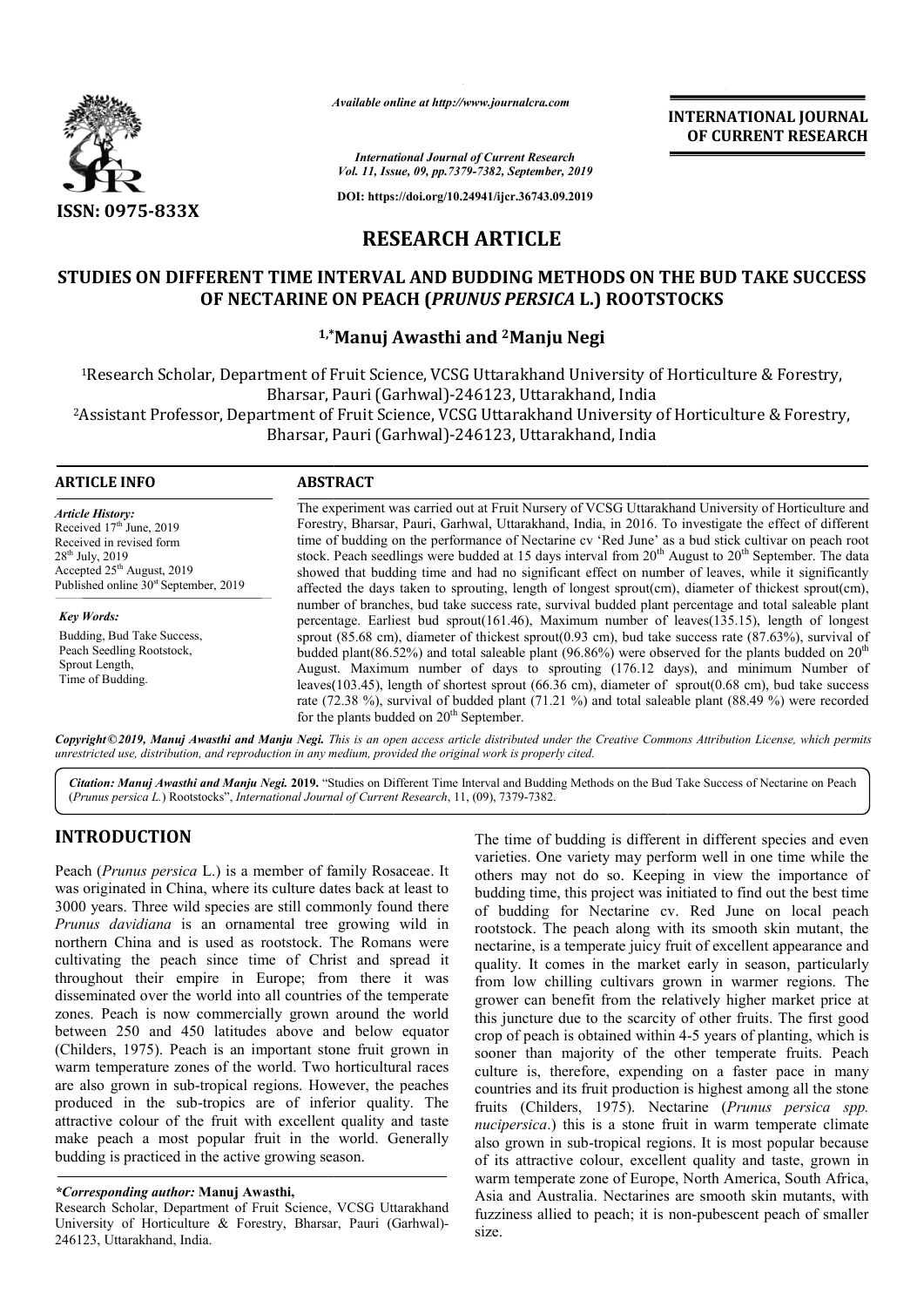Nectarine kernel contains minerals 39-55 percent Fat, 23-30 percent Proteins, 14.8 percent Crude fiber, 2.7 percent Minerals. Budding during September was reported to be superior in May to June in the western hills of India (Srivastava, 1964). Ring budding during April to May and Tor shield budding from June to September has good success (Thapar, 1966). However, under sub-tropical conditions maximum percentage of success was observed in January (Sharma and Singh, 1979). Budding makes very efficient use of a bud stick, as only a single bud is needed to propagate a new tree this reduces both the number of trees required to supply bud stick and the labor to maintain the tree and bud sticks. Budding also makes efficient use of plant material in cases when a bud stick of a particular rootstock is limited. Budding may also result in a stronger union. The simplicity and speed of budding especially the T-budding and chip budding techniques, makes these useful for amateur horticulturists. A single, well learned method can be used in a wide variety of applications. T-budding, the predominant propagation technique for southeastern peaches, is done beginning in early summer (June budding). June budding is done as soon as the seedling rootstocks are large enough to bud (late May to early June), and continues through mid to late June. Buds for dormant budding may be taken in mid to late summer. Dormant budding can be practiced from mid-July to early September, as long as the bark on the rootstock separates cleanly from the woody tissue beneath it, and the bud shield separates cleanly from the bud stick. Buds are not forced until the following spring. In March following dormant budding, cut the rootstocks off about two inches above the bud, forcing the bud to grow.

Although peach is a very popular fruit crop, yet its cultivation in our country has remained in state of neglect. The nonavailability of the quality planting materials (rootstock and bud-wood) and lack of efficient propagation techniques and other information on the performance of cultivars under different agro-climatic condition of temperate region are the major constraints in the expansion of peach cultivation in India. In peach no systematic work has so far been done on their survivability and morphological performance in relation to propagation method (budding) with suitable time of propagation under hilly conditions of Garhwal. Generally budding is practiced in the active growing season. The time of budding is different in different species and even varieties. Keeping in view the importance of budding time, this research was initiated to find out the suitable time of budding and to evaluate appropriate budding method for peach on local peach rootstock.

## **MATERIALS AND METHODS**

A research study highlighting the "**Studies on different Time interval and Budding Methods on the Bud Take Success of Nectarine on Peach (***Prunus persica* **L.) Rootstocks:** Was carried out at Fruit Nursery, VCSG Uttarakhand University of Horticulture and Forestry Bharsar Pauri Garhwal, Uttarakhand, India, during 2016. Nectarine cultivar *i.e.* 'Red June' were budded at 15 days interval on peach seedling rootstock, from  $20<sup>th</sup>$  August up to  $20<sup>th</sup>$  of September with shield, chip budding practices followed. The experiment was laid out in Randomized Block design (Factorial), with three treatments and three replications. Row to row distance of 60 cm and plant to plant distance of 10cm were maintained. Twenty four plants were budded in each treatment and replicated three times in

such a manner that 8 plants were budded on each time. Topping was also done after 2-3 weeks of the budding with the purpose of diverting the food materials to budding growth. All cultural practices like manuring, Hoeing, weeding and irrigation were uniformly carried out during the research study.

## **The following parameters were studied:**

**Days taken to bud sprouting:** The days taken to bud sprouting in each treatment was recorded from the date of budding to date of first bud sprout.

**Average sprout length (cm):** The Length of sprouts(cm) was measured in each treatment with the help of scale in each previously tagged budded plants at 30 days interval and the mean length of sprouts were calculated.

**Average diameter of sprout (cm):** The diameter of randomly selected sprout was measured in centimeter by Vernier Calipers or micro meter at 30 days interval and average was worked out.

**Average number of leaves per budded plants:** The total number of leaves was counted on newly emerged shoots of buds at 30 days interval and average number of leaves on sprouted buds was calculated.

**Percentage bud take success rate:** The green buds were counted when maximum percent of bud sprouting and the percent bud take success was calculated by using the following formula:

Bud success rate  $\%$  = Total green buds  $X$  100 Total bud inserted

**Percent survival of budded plants:** The survival budded plants were recorded in each treatment after 8 to 10 months at the termination of experiments and the survival percentage of buds was calculated by following formula:

$$
Survival of budget plants % = \underline{Number of survive budget lants X 100} \qquad \qquad \text{Total bud take}
$$

**Percent total saleable plants:** The plants attaining good height and vigor in growth were considered as saleable plants. The number of such saleable plants were recorded at the end of growing season and expressed under:

Total saleable plants  $\%$  = Number of saleable plants  $X$  100 Number of survive budded plants

**Statistical analysis:** Data were evaluated by analysis of variance with using standard statistical procedure in the Factorial Randomized Block Design (FRBD). Standard errors of mean's (S.EM.±) were computed in each case and the critical differences (C.D.) at 5 percent level of significance were calculated only for significance results (Snedecor and Cochran, 1987).

## **RESULTS AND DISCUSSION**

**Days taken to bud sprouting:** Data presented in table (1). The interaction among different time and methods were also found significant with respect to (161.46 days) taken to first bud sprout  $20^{th}$  August + shield budding  $(T_1M_1$  treatment combination).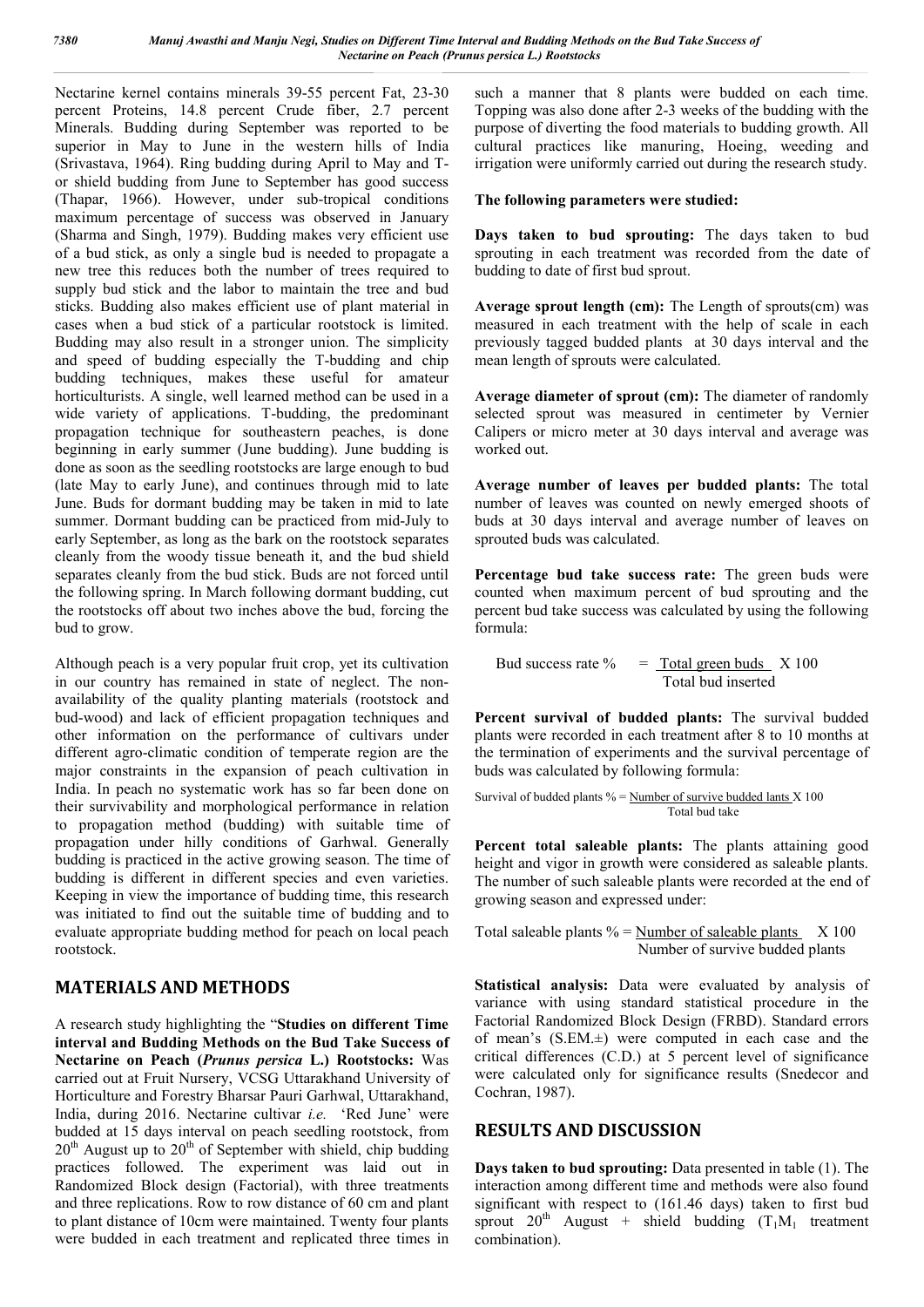| Freatment    | Days taken    | Shoot length | Shoot         | Number of | Bud take success rate | Survival      | Saleable plants |
|--------------|---------------|--------------|---------------|-----------|-----------------------|---------------|-----------------|
|              | (No. of days) | (cm)         | Diameter (cm) | leaves    | $\%$                  | $\frac{0}{0}$ | $\%$            |
| $T_1M_1$     | 161.46        | 85.68        | 0.93          | 135.15    | 87.63                 | 86.52         | 96.86           |
| $T_2M_1$     | 169.49        | 83.51        | 0.88          | 122.45    | 79.37                 | 78.84         | 95.21           |
| $T3M_1$      | 170.94        | 70.75        | 0.74          | 116.62    | 76.53                 | 75.41         | 90.44           |
| $T_1M_2$     | 170.64        | 80.67        | 0.88          | 122.31    | 83.49                 | 81.32         | 95.30           |
| $T_2M_2$     | 177.61        | 76.45        | 0.83          | 109.27    | 75.22                 | 74.65         | 94.48           |
| $T_3M_2$     | 176.12        | 66.36        | 0.68          | 103.45    | 72.38                 | 71.21         | 88.49           |
| $C.D_{0.05}$ | 0.69          | 0.45         | 0.03          | 0.47      | 0.46                  | 0.42          | 0.40            |

#### **Table 1. Effect of Different Time and Methods of Budding on Various Characters**

 $T_1=20$ <sup>th</sup> August,  $T_2=5$ <sup>th</sup> September,  $T_3=20$ <sup>th</sup> September, M<sub>1</sub>= Shield Budding, M<sub>2</sub>=Chip Budding



**Fig.1. Bud sprout from a budded plant**

Due to, when maximum saps flow in rainy season for suitable time and method of budding. In accordance to our present investigation, Ahmad, *et. al.* (2015) observed that the significant effect of budding method and time on number of days to sprouting showed that maximum number of days to sprouting (199.14) were observed in plants produced through T- budding with September while minimum number of days to sprouting (194.29) were recorded for chip budding with August in Guava.

**Average length of longest bud sprout (cm):** The interactions among different time and methods of budding were also found significant with respect to length of longest bud sprout  $(85.68cm)$  was recorded from  $20<sup>th</sup>$  August with shield budding  $(T<sub>1</sub>M<sub>1</sub>$  treatment combination) showed that table (1). The increase average length of bud sprout is due to, favorable climatic conditions, presence of greater number of leaves, that elevated the rate of photosynthesis and hence carbohydrate formation increased. These results confirm the results drawn by Dwivedi *et al.* (2000) indicate that the 14 and 21 August have given the best results in terms of linear growth (24.70 cm) in apricot under cold arid condition of Ladakh.

**Diameter of thickest sprout (cm):** Data showed in table (1).  $20^{th}$  August + Shield budding (T<sub>1</sub>M<sub>1</sub> treatment combination) were obtained thickest sprout (0.93 cm). Might be due to the maximum budding growth in those plants budded under  $T_1$ treatment  $(20<sup>th</sup>$  August). It is clear from the mean data that plants budded through (Shield budding) have maximum budding growth which results in maximum stem thickness due to having more photosynthetic. Ahmad, *et al*. (2015) Statistical analysis of the data revealed that budding dates, methods and their interaction had significant effect on stem thickness in guava budding. Maximum stem thickness (58.25 mm) was recorded on plants budded on September with T-budding, while minimum stem thickness (53.50 mm) was observed in plants budded on August+ chip budding.

**Average number of leaves:** The interactions among different time and methods of budding data showed in table (1) found significant with respect to the number of leaves. Higher number of leaves (135.15) were observed under  $T_1M_1$ treatment combination (20th August + shield budding). The higher number of leaves with optimum time and methods might be due to better bud growth and more number of branches. This augmented absorption and translocation of nutrients from soil which take active part in various plant metabolic processes. These results matched the result drawn by Akhtar *et al.*, (2000) they observed that maximum number of leaves (292.54) occurred on peach plants budded on  $28<sup>th</sup>$ August with chip budded, it's may be due to maximum number of branches and maximum budding growth.

**Bud take success rate (%):** Data presented in table (1).The interactions among different time and methods of budding were also found significant on bud take success percentage. Maximum bud take success (87.63%) were recorded for the plants budded on  $T_1M_1$  treatment combination (20<sup>th</sup> August + shield budding). Due to by proper climatic condition to facilitate the union between stock and bud takes. The results of Singh, *et al.* (1986) noted that shield budding performed in mid September  $(T_3)$  gave the highest percentage of success (95.30%), followed by mid-August (92.0%).

**Survival budded plant (%):** Data present in table (1) showed significant difference among different time and methods on survival percentage. Maximum plant survival (86.52 %) was recorded from  $20^{\text{th}}$  August practiced on shield budding (T<sub>1</sub>M<sub>1</sub>) treatment combination). It is due to the fact that budding in August produce favorable environmental conditions for the healing process of bud wounds and resulted in the development of normal vascular tissues at the bud union which result in maximum plant survival. Similarly, budding late in the growing season contributed to unfavorable conditions for healing process which results in the poor development of normal vascular tissue at the bud union.